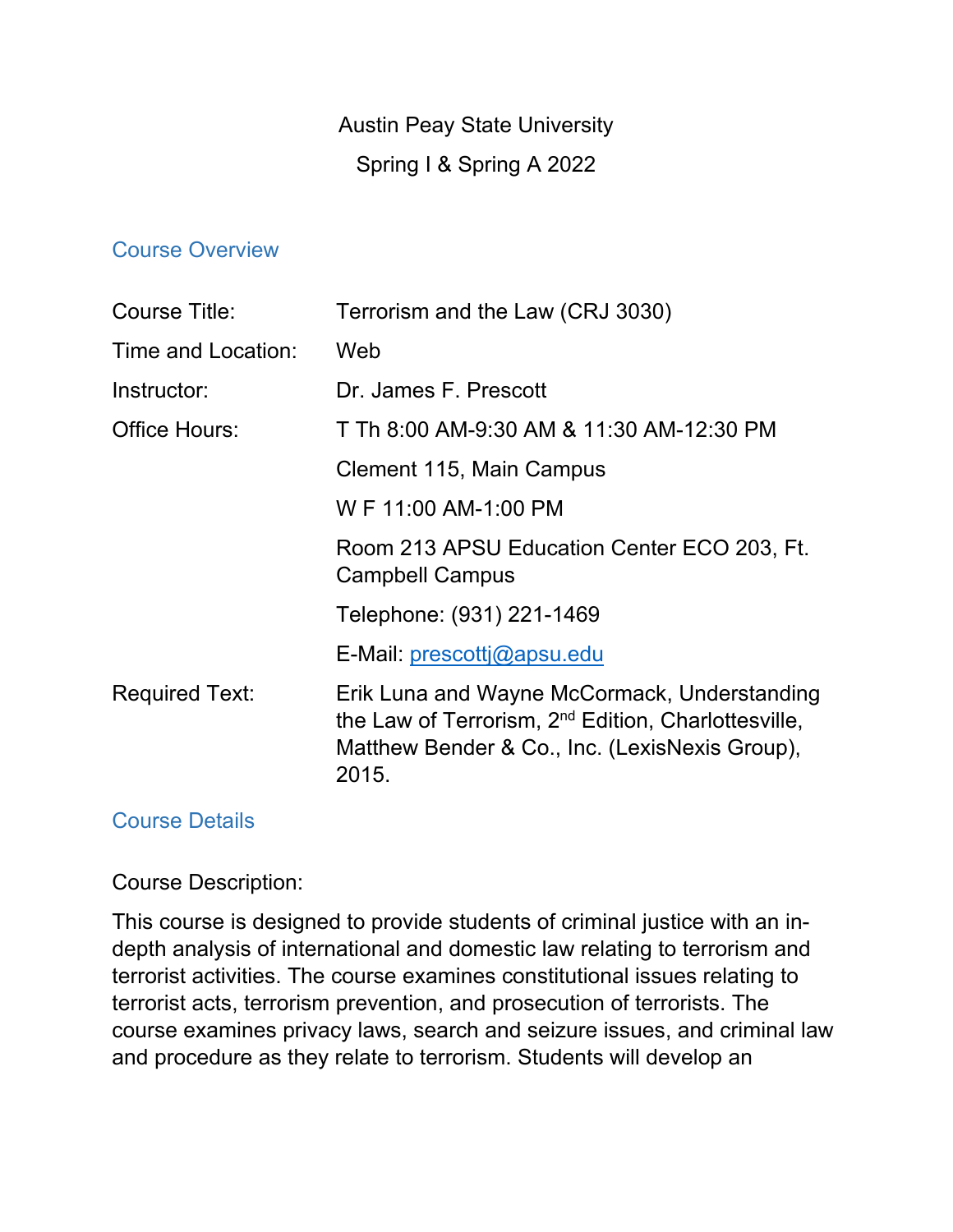understanding of the substantive law of terrorism as applied by courts, law enforcement agencies, and other executive branch officials.

Course Objectives:

- To introduce the student to the fundamental concepts and procedures involving both U.S. and international law relating to terrorism
- To understand the development of international and domestic law of terrorism
- To understand the extraterritorial application of U.S. terrorism law
- To examine international criminal law and the international law of war as they apply to terrorism
- To analyze the investigation, apprehension, and prosecution of terrorists
- The identify the constitutional limitations involved in prohibiting and prosecuting terrorism

General Education Goals:

In addition to the objectives listed above, the more general goals of this course are to provide the student with the tools with which to develop his or her own potential and abilities.

- This course will help to develop the student's analytical thinking capabilities by comparing and applying theories and concepts to American and international efforts to define, prevent, and punish acts of terrorism
- The student's literacy skills will be enhanced through assigned readings, weekly assignments, class discussions, and examinations
- The student's understanding of quantitative methods will be enhanced through gaining substantive knowledge of the tools and research techniques employed in the social sciences
- The student's understanding of the scientific method will be enhanced through the comparative analysis of substantive terrorism law doctrines over time in both international and domestic contexts
- By considering and examining the impact of laws, policies, government projects, programs, and expenditures on individuals and groups, the student should develop a better understanding of public policy and human behavior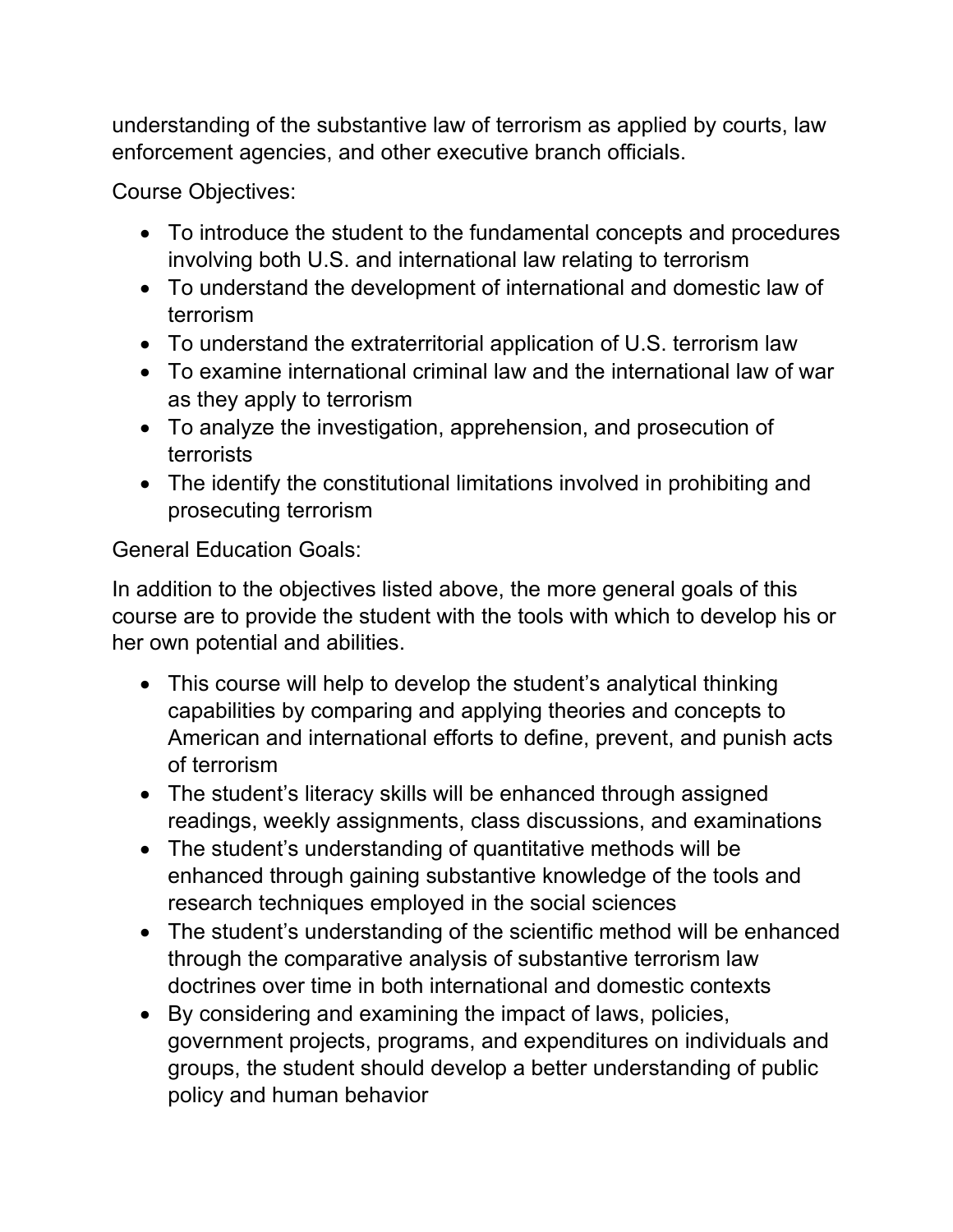- This course should be useful in increasing the student's awareness of the cultures and experiences of persons in our diverse society, as the application of government and not-for-profit administration impacts various groups differently in our society
- This course will prepare the student for more advanced studies in criminal justice, political science, and public administration

# Course Rules and Policies

Student's Responsibilities:

It is very important that the student read the assigned materials, participate in class discussions, and complete the exams and weekly assignments on time.

Attendance Policy:

Students are expected to fully participate each week and to complete and submit the weekly assignments and exams on time. If a deadline must be missed, the student should seek prior permission from the instructor. At that point, arrangements may be made to submit the required work at a later time.

Academic and Classroom Misconduct:

Students are expected to conduct themselves appropriately at all times. Academic and classroom misconduct may result in disciplinary sanctions imposed by the University. Students are encouraged to read the APSU Student Code of Conduct.

Plagiarism and Cheating:

As students will be future leaders and practitioners in professional fields, cheating and plagiarism will not be tolerated. Students found cheating or plagiarizing by the Dean of Students will receive a grade of F on the assignment for the first offense. A second offense will result in a grade of F in the course, in addition to any other sanctions that may be imposed by the University. It is a common occurrence for some students to download materials obtained from the internet without proper citations. The instructor utilizes software to check for plagiarism, so the likelihood of being caught is high.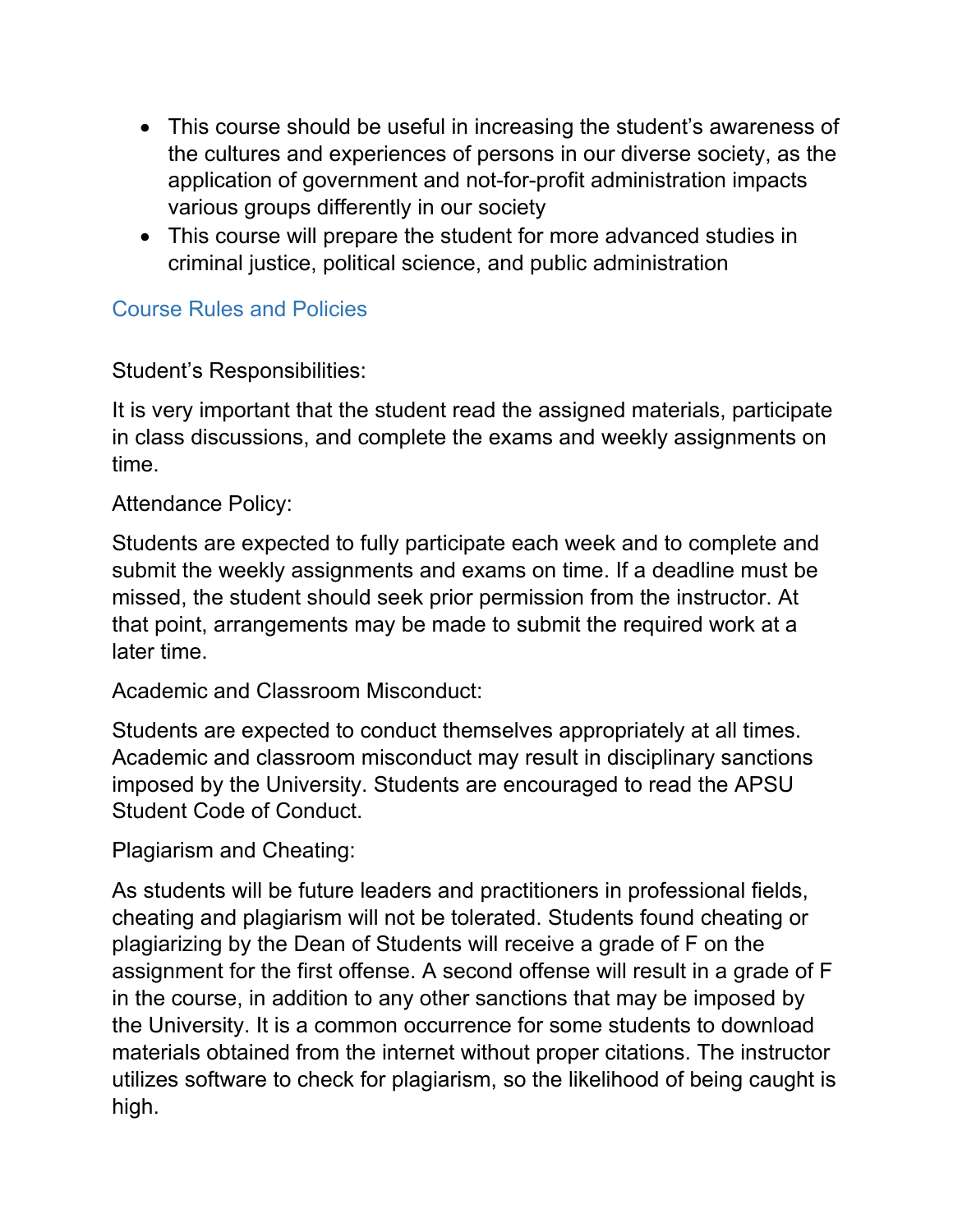## Disability Services:

Austin Peay State University abides by Section 504 of the Rehabilitation Act of 1973, which stipulates that no student shall be denied the benefit of an education "solely by reason of a handicap." Disabilities covered by the law include, but are not limited to, learning disabilities, hearing, sight, or mobility impairments. If you have a documented disability that may have some impact on your work in this class and for which you require accommodations, communicate with the instructor or with the Office of Disability Services in Morgan University Center 114 at 931-221-6320 or 931-221-6278 (V/TTY), so that such reasonable accommodations may be arranged.

Make-Up Examinations:

Students are expected to take both examinations when scheduled. Makeup examinations will be allowed only for legitimate reasons. Approved make-up examinations will be given at a time and place designated by the instructor outside of scheduled class periods. Make-up examinations taken after the scheduled examination time may be in the form of essay and short-answer questions. Students are also expected to submit all six weekly assignments via the dropbox on time. Late submissions will not be accepted without a legitimate reason unless previous arrangements were made with the instructor. The makeup midterm examination must be taken prior to March 9, 2022 or a grade of F will be assigned. Grades of I (Incomplete) will be assigned only if requested by the student in writing prior to March 9, 2022 and if the student has a passing grade (60% of higher) on the midterm examination and combined grades of 60% on the weekly assignments. A student with a failing grade on the midterm examination who does not take the final examination on or before March 9, 2022 will be assigned a grade of FA (Failure-Absence Related).

# Assessments and Grading

Grading/Evaluation System:

Grades will be determined by two (2) examinations and six (6) weekly assignments. The two examinations will be worth 150 points each (300 points combined) and will be composed of multiple choice, true-false, and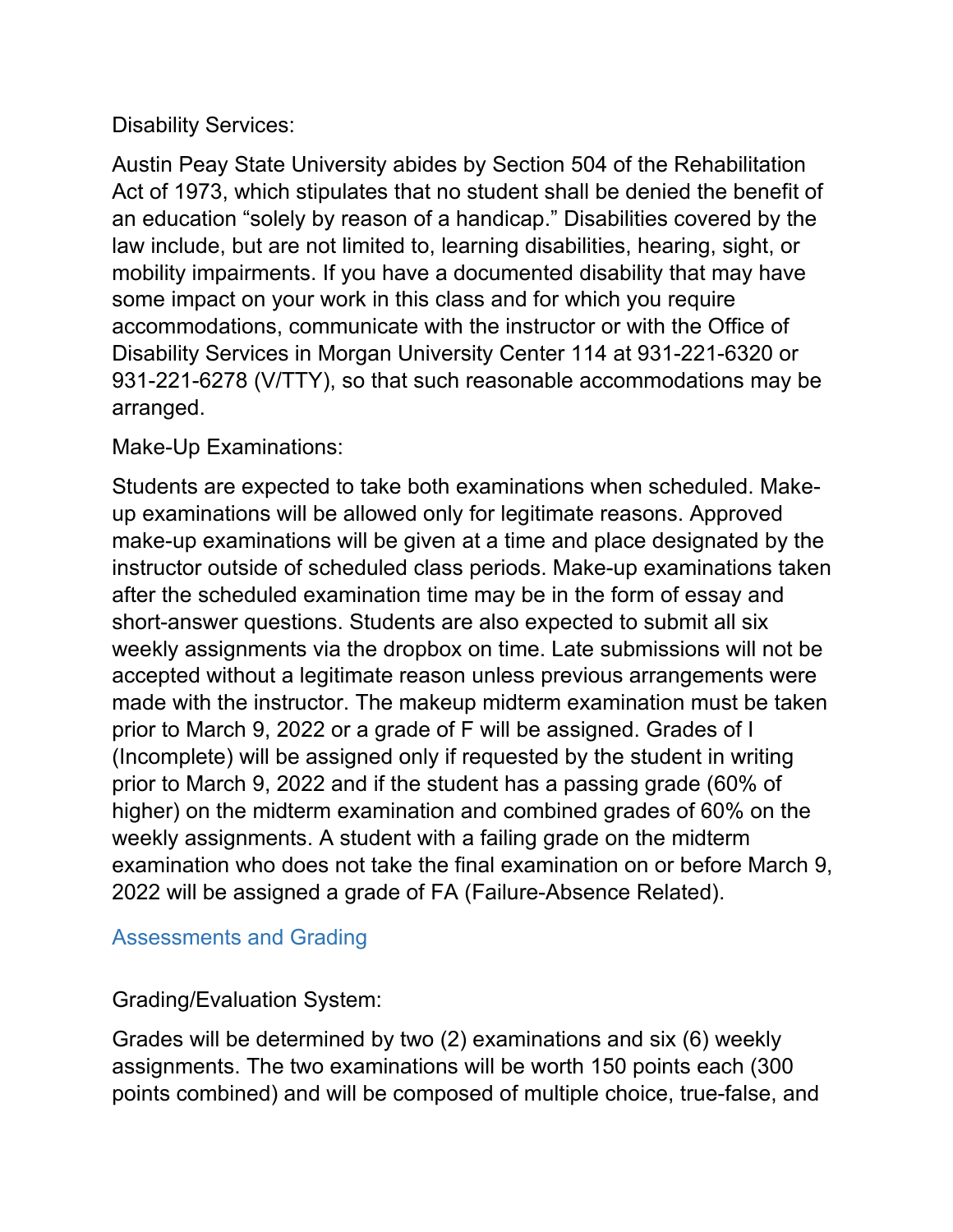short answer questions. The exams will cover only the material since the last examination. Therefore, the final examination will not be comprehensive. The two exams combined will be worth a total of 60% of the final grade. The six weekly assignments will be in the form of short answer questions (80% of the weekly assignment grade) and discussion questions and responses (worth 20% of the weekly assignment grade). Students must post one response and respond to at least one student posting in addition to completing each written question on the weekly assignment in order to receive full credit on each week's discussion and weekly assignment. The Weekly assignments and accompanying discussions will be worth a total of two hundred (200) points, or 40% of the final grade. Final grades for the course will be assigned as follows: A=100%-90%; B=89%-80%; C=79%-70%; D=69%-60%; and F=59% or below. The quality of participation in class discussions will be considered in determining the student's final course grade.

## Course Outline and Assignments

### Schedule of Lectures and Assignments:

Week 1

| January 15-24 | Introduction; Chapter 1: Global Terrorism and U.S. Law<br>Week 1 Assignment Due (Dropbox) by 11:59 PM Monday<br>01/24/22 |
|---------------|--------------------------------------------------------------------------------------------------------------------------|
| Week 2        |                                                                                                                          |
| January 25-31 | Chapter 2: Supporting Terrorism; Chapter 3: Terrorism<br>Searches and Detention                                          |
|               | Week 2 Assignment Due (Dropbox) by 11:59 PM Monday<br>01/31/22                                                           |
| Week 3        |                                                                                                                          |
| February 1-7  | <b>Chapter 4: Terrorism and Intelligence Surveillance</b>                                                                |
|               | Week 3 Assignment Due (Dropbox) by 11:59 PM Monday<br>02/07/22                                                           |